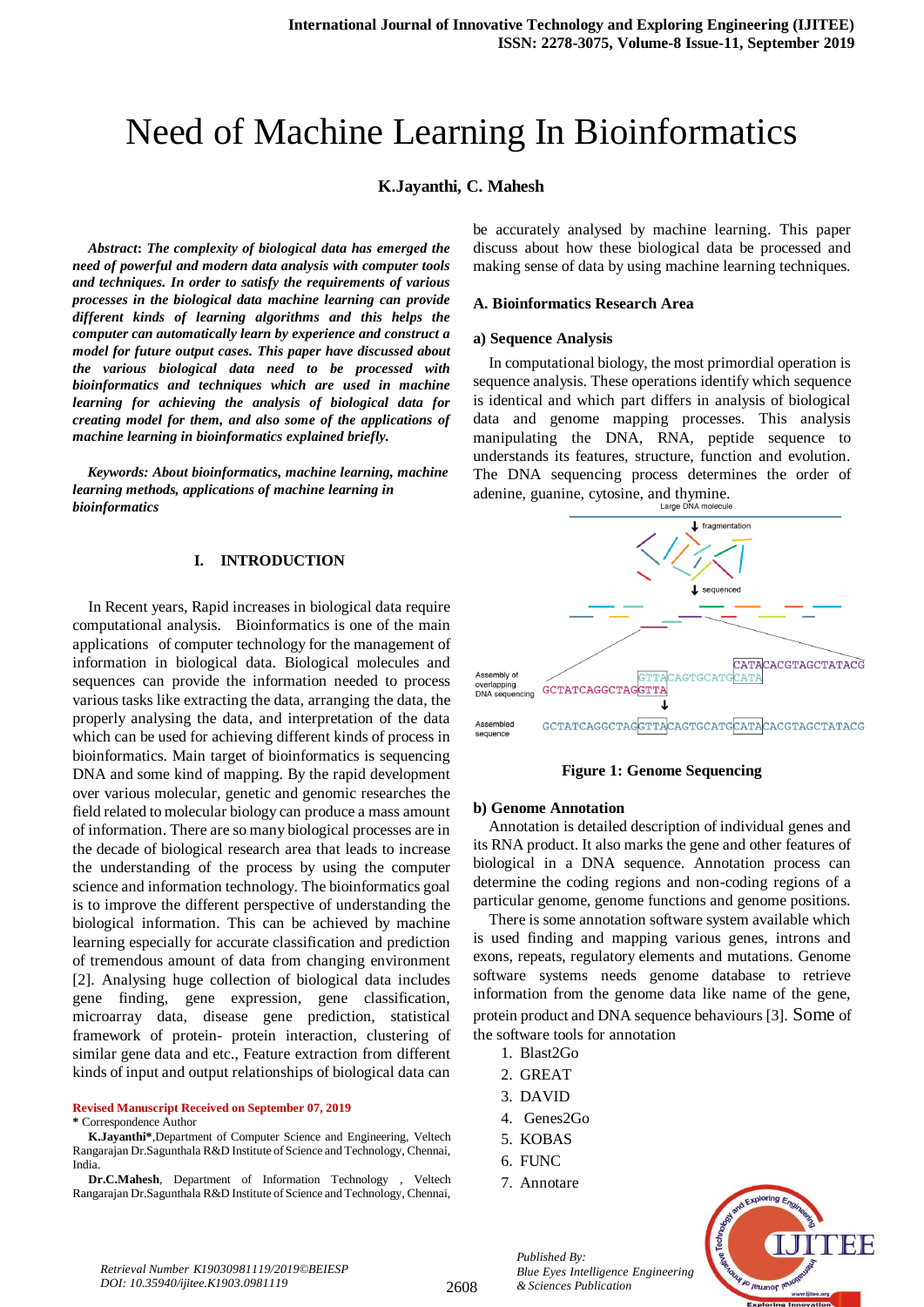

**Figure 2: Genome Annotation c) Gene Expression Analysis**

Gene product contained more information about RNA or protein. All the time these complete data not needed. By using gene expression analysis we can find the relevant expression from the gene. It has steps to convert the DNA sequence to express as RNA and protein products [4]. Using promoters and activators gene expression can be processed for analysing. Here measurement of mRNA levels with different techniques for example

- 1. Expressed cDNA sequence tag(EST) sequencing
- 2. Microarrays
- 3. Serial analysis of gene expression(SAGE) tag sequencing
- 4. Massively parallel signature sequencing (MPSS)

Developing statistical tools for separating signal from noise in high throughput gene expression is the major research area from this gene expression analysis.

## **d) Protein Expression Analysis**

Protein expression is describing which proteins are arranged, modified and regulated in organisms. These analyses are required to study the structure of the protein, interaction of protein and functions, comparisons of the structures and functional predictions. It also predicts the actual gene activity [5]. Some of the measures can provide a snapshot of microarrays, mass spectrometry (MS), and high throughput (HT) in a biological sample. These measurements are making very sensible for protein expression analysis in bioinformatics.



## **e) Mutation Analysis**

Genomes are rearranged in complex or it may be in unpredictable way if the gene is having affected cells. Many techniques are used to identify the mutations in the gene to determine the disease impacts from the genome product [6]. The main process of genetic approach begins with mutants only.The following steps are necessary for identifying the mutants from the gene:

- 1. Designing an Effective mutation detection system for analysing.
- 2. A mutagen used to generate a huge collection of mutants that will display variants in the process.
- 3. By using complementation test group the mutations into genes.
- 4. The genes can be characterized by structure and function of each.
- 5. Isolating the gene based on DNA technology.

Depends upon the disease the affected cells of the gene mutation are different. Based on the requirement detection system be designed to identify the mutants.





## **f) Protein structure prediction**

Protein structure prediction is determining the amino acid sequence of a protein on the gene that codes for this prediction. This protein structure is generally a primary structure and also it is unique one in the gene environment. Understanding the knowledge of this structure is important for the function of the protein. This type of prediction maximum involved in drug design for a various types of diseases respective to the protein structure and also designing of novel enzymes.



*Published By:*

*& Sciences Publication*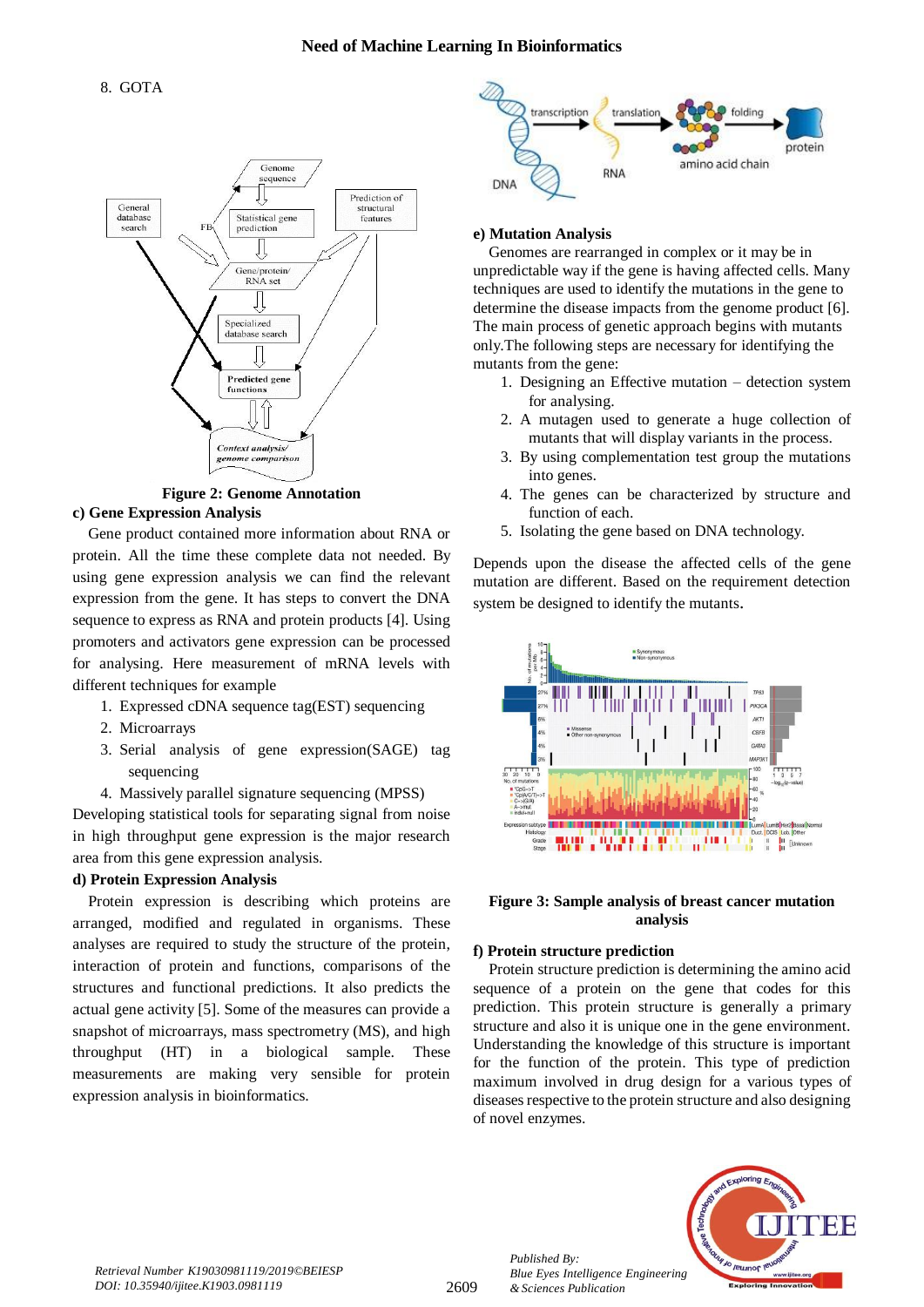

**Figure 4: Protein Structure Prediction**

#### **g) Modeling biological systems**

An important task is needed for mathematical biology to developing an efficient system to solve various processes by modeling biological systems. These kind of computational systems are used to develop and make use of efficient algorithms, visualization and data structures and communication tools for the combination of huge quantities of biological data with the aim of modeling in the computer.

## **h) High Throughput Image Analysis**

Biomedical image analysis provides accurate diagnostics and it the systems make measurements from large or complex set of images, it also supports fully automatic the various processes and quantification analysis of high information content biological images. By developing a complete set of analysis system may replace the observer. Some examples of image analysis like clinical image analysis, DNA mapping, Bio image informatics, visualization.

#### **i) Comparative genomics**

It is the study of relationship of different kinds of genome structure and process across various biological environments. It provides more application in genomics especially in gene finding to discover a non-coding functional elements of the genome can be recognized. Comparative genomics accomplishes both identical and differences in the proteins, RNA, and regions of various organisms. One of the recent research papers of computer science is comparison of different kinds of genomic data. It provides the detailed view of how organisms are related to each other in the genetic level; by analysis these researchers can easily understand the structure of molecular levels. It also identifies the unique characteristics of each organism in the gene.

#### **B. Bioinformatics Tools**

To solving various problems in biological data using computer technologies we have some tools for achieving the goals of bioinformatics. Such as



**Figure 5: Bioinformatics Tools**

### **II. MACHINE LEARNING IN BIOINFORMATICS**

In traditional computer system which is used to solve the biological data not able to adopt with the complex data and also not to deal with rapid increment of data in the real world. Machine Learning plays a vital role to solve the problems in existing techniques of bio informatics. Biological data needs to be diagnosing by various techniques to predict different kinds of process in genome data products. That can be automatically learned by the computers and produce tremendous amount of support in the field of bioinformatics. Machine learning provides adaptive environment for learning in various aspects such as learning by experience, learning by analogy, learning by example. Through these kinds learning capabilities of computer systems can automatically improve the performance over time based on the past results [12].

## **III. APPLICATIONS OF MACHINE LEARNING IN BIOINFORMATICS**

Machine learning in bio informatics includes neural networks, Markov model, support vector machines, and graphical models are useful in handling uncertainty and randomness of data and mainly they are used for genome analysis such as prediction of coding or non-coding region of genome also for prediction of RNA etc.,



#### **Figure 6: Bioinformatics Applications**

Application of genomic in machine learning are Gene Expression Data Analysis using Clustering Algorithms Gene Finding Algorithms using Simple Markov models, Hidden Markov Model (HMM), Parameter Estimation, Viterbi Algorithm. Motif Finding Algorithms using different discrete distribution, Genome Alignment using HMM. Integration of different biological data for feature extraction using Classification Algorithms, Random Forest, Decision Trees, Regression, Naive bayes. Differentiating the various genes/tfs based on different kinds of group tables like ANOVA, t-test, F-test.

#### **IV.MACHINE LEARNING ALGORITHMS**

Machine learning algorithms can address various problems in bioinformatics. The algorithms can be as follows [15]

1. Supervised Learning

*Published By:*

*& Sciences Publication* 

*Blue Eyes Intelligence Engineering* 



*Retrieval Number K19030981119/2019©BEIESP DOI: 10.35940/ijitee.K1903.0981119*